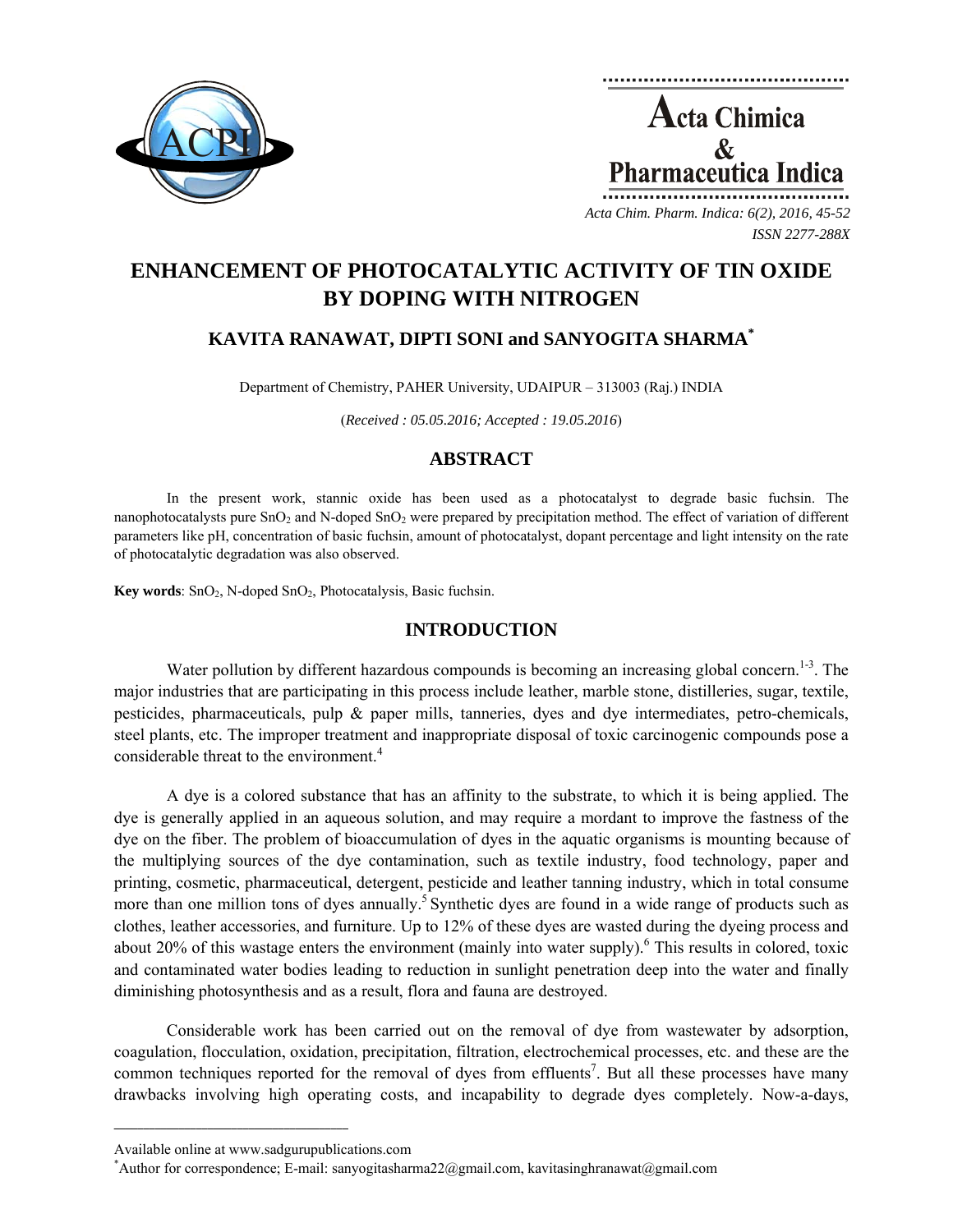photocatalysis is supposed to be one of the best methods for removing the dyes from wastewater because of the ability of this method to completely mineralize the target pollutants. Photoelectrocatalytic process using semiconductor electrodes has been widely studied due to their inherent high catalytic activity for oxidation of organic pollutants in the past two decades  $8.9$ .

Currently, many semiconductors have been applied in heterogeneous photocatalysis such as CdS,  $SnO<sub>2</sub>, WO<sub>3</sub>, TiO<sub>2</sub>, ZrTiO<sub>4</sub>, and ZnO. Many researchers reported that TiO<sub>2</sub>, ZnO, and SnO<sub>2</sub> are the most$ active catalysts in the degradation of dyes, phenols, and pesticide.<sup>10,11</sup> Furthermore, these semiconductors have been recognized as preferable materials for photocatalytic processes due to their high photosensitivity, nontoxic nature, low cost, and chemical stability.<sup>12-16</sup> In the photocatalytic oxidation process, organic pollutant is decomposed in the presence of a wide-band gap semiconductor that can promote reactions in the presence of UV light without being consumed in the overall reaction.

Heterogeneous advanced oxidation processes (AOPs), involving photocatalyzed degradation of dyes using semiconductor nanoparticles is considered as an efficient cure for dye pollution. The availability of active sites on the material surface also plays a major role in the ability of the photocatalytic material to degrade organic contaminants<sup>17</sup>. SnO<sub>2</sub> has been used in a wide range of applications in science, technology and industries such as catalysts, semiconductor material, gas sensing, ceramics, plastics and biomedical applications.<sup>18</sup>

The photolysis of auramine O dye was performed using sunlight and  $SnO<sub>2</sub>$  as the photocatalyst. Yang et al.<sup>19</sup> synthesized SnO<sub>2</sub>/ZnO/TiO<sub>2</sub> composite photocatalyst. They also tested its photocatalytic activity with photodecomposition of methyl orange under both; visible and UV light irradiations. Kuzhalosai et al.<sup>20</sup> reported that  $SnO_2$  loaded  $ZnO (SnO_2–ZnO)$  was more efficient for the degradation of acid orange 10 than commercial ZnO, bare ZnO,  $TiO<sub>2</sub>-P25$  and  $TiO<sub>2</sub>$ . The photocatalytic behavior of the  $SnO<sub>2</sub>/V<sub>2</sub>O<sub>5</sub>$ nanowires for the photodegradation of toluidine blue O dye under UV exposure was examined by Shahid et al.<sup>21</sup> Erkan et al.<sup>22</sup> reported the photocatalytic antimicrobial activity over  $TiO_2$ ,  $SnO_2$  and their Pd doped thin film samples against *Escherichia coli*, *Staphylococcus aereus*, *Saccharomyces cerevisiae* and *Aspergilus niger* spores. SnO<sub>2</sub> was found to show lower photocatalytic efficiency against *E. coli* with a 56% decrease in survival after 2 h illumination and a 68% decrease in survival of *E. coli* after palladium addition.

## **EXPERIMENTAL**

500 mL solution of tin (II) chloride (0.08 M) and 500 mL solution of oxalic acid dihydrate (0.16 M) were prepared separately. Oxalic acid dihydrate solution was added slowly into aqueous solution of tin (II) chloride with continuous stirring using a magnetic stirrer at room temperature till a clear and homogeneous solution was obtained. Solution was continuously stirred for 30 min till white precipitates were observed. 1.0 N NaOH (as a precipitation agent) was added drop wise into the stirred solution maintaining pH at 8.0. Then solution was again stirred for 30 min and kept overnight. The white precipitate of  $SnC<sub>2</sub>O<sub>4</sub>$  was obtained. The transparent supernatant of  $SnC_2O_4$  solution was decanted. 50 g urea was added as a carbon precursor to this wet precipitate and stirred using a magnetic stirrer for 1 hour. The precipitate was filtered and washed 6-7 times using distilled water for complete removal of chloride ions. Then precipitate was dried in oven at 70˚C-80˚C till it gets completely dried. Finally, dried compound was calcined in a muffle furnace at 800˚C for 1 hour to obtain nitrogen doped  $SnO<sub>2</sub>$ .

All the solutions were prepared in doubly distilled water. The photocatalytic degradation of the dye was observed by taking dye solution and stannic oxide together. Irradiation was carried out by keeping the whole assembly exposed to a 200 W tungsten lamp (light intensity =  $60.0 \text{ mW} \cdot \text{cm}^{-2}$ ). The intensity of light at various distances from the lamp was measured with the help of a solarimeter. The pH of the solution was measured with the help of digital pH-meter. 0.0366 g of basic fuchsin was dissolved in 100 mL of doubly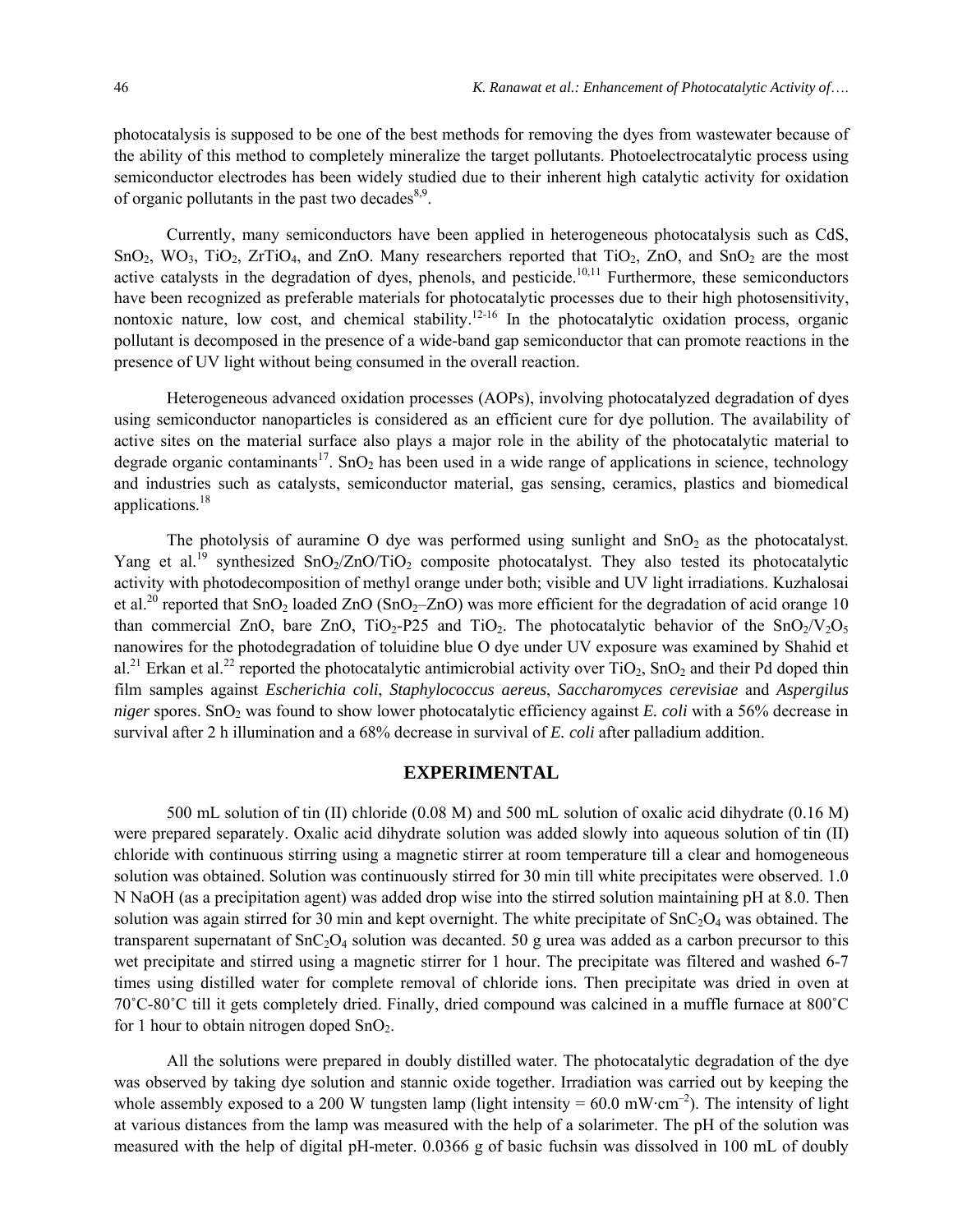distilled water to prepare their  $1.0 \times 10^{-3}$  M solution, which was used as stock solution. The stock solution was further diluted as and when required. The absorbance of the dye solution were determined with the help of a spectrophotometer at  $\lambda$ max = 550 nm. The progress of reaction was observed by measuring absorbance of the reaction mixture at regular time interval during exposure. Decreasing trend of absorbance showed that dye was degraded during this process. A decrease in absorbance of basic fuchsin solution was observed with increasing time of exposure. A plot of  $1 + \log A$  against time was found linear for pure  $\text{SnO}_2$  and nitrogen doped SnO<sub>2</sub>, which indicates that the degradation of basic fuchsin followed pseudo-first order kinetics. The rate constant was measured with the help of equation.

$$
k = 2.303 \times slope \tag{1}
$$

 $H_2N$  and  $\sim$   $\sim$   $\sim$ NH<sub>2</sub> NH<sub>2</sub> Cl<sup>−</sup>

**Fig. 1: Structure of basic fuchsin**

# **RESULTS AND DISCUSSION**

Various factors, which affect degradation of basic fuchsin dye have been studied to get the conditions for optimum degradation rate.

## **Effect of pH**

The effect of pH on the rate of degradation of N-doped  $SnO<sub>2</sub>$  was investigated in the pH range 5.0 to 10.0. The results are graphically represented in Fig. 2.



**Fig. 2: Effect of pH** 

It has been observed that the rate of photocatalytic degradation of basic fuchsin increases as pH was increased and it attained optimum value at pH 9.0. The rate was decreased, when pH of the dye solution was further increased. It may be due to the fact that on increasing the pH of the solution, there is an attraction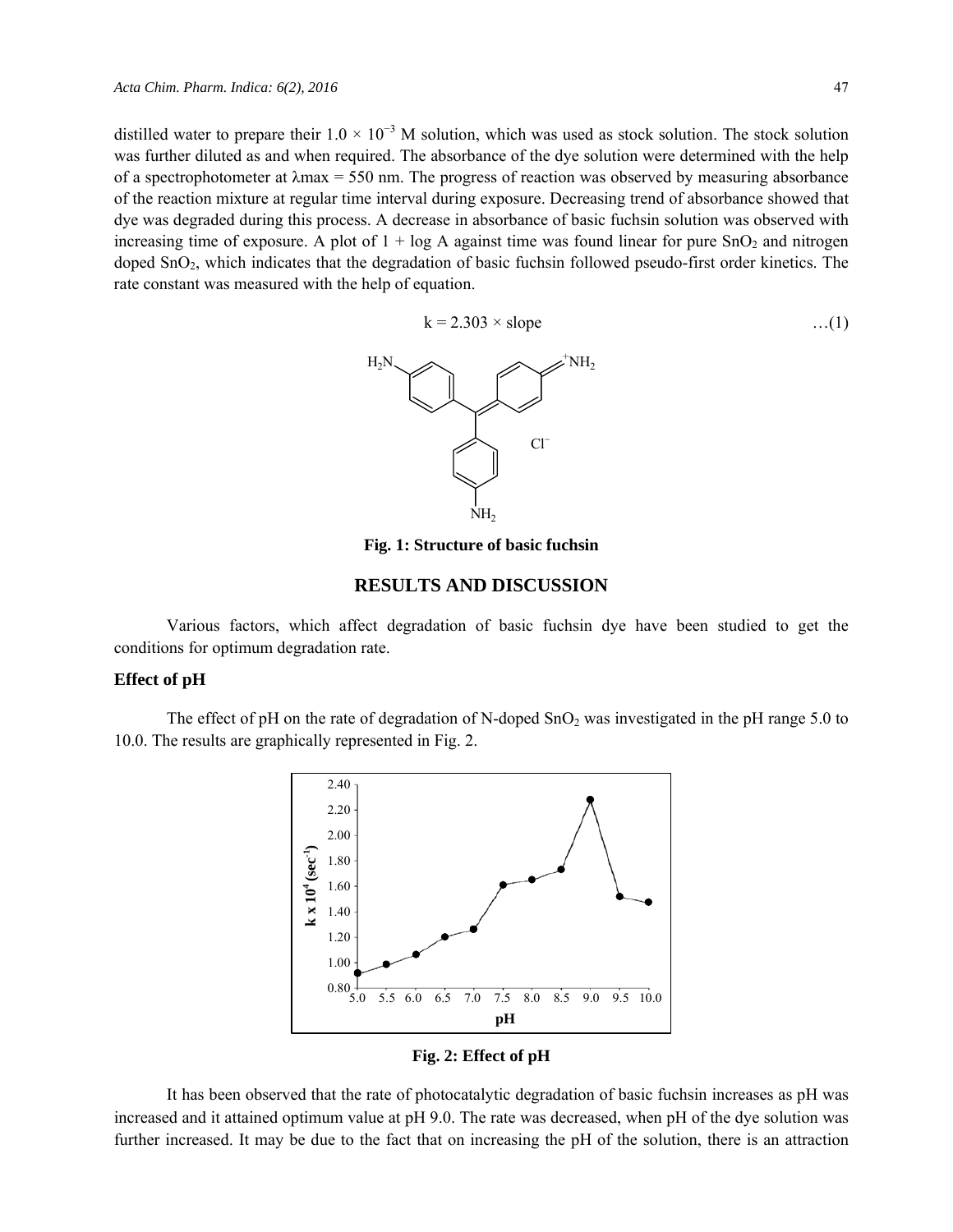between cationic dye molecule and negatively charged ¯OH ions. But, at higher pH, the cationic dye molecules are converted into neutral form and hence, there is no attraction between neutral dye molecule and negatively charged surface of semiconductor. As a result, the rate was retarded.

#### **Effect of basic fuchsin concentration**

Effect of variation of dye concentration on the rate of reaction was also studied by taking different concentrations of basic fucshin solution. The results are presented graphically in Fig. 3.



**Fig. 3: Effect of basic fuchsin concentration** 

It was observed that the rate of photocatalytic degradation of dye increases on increasing the concentration of basic fucshin upto  $4.20 \times 10^{-5}$  M. It may be attributed to the fact that as the concentration of basic fucshin was increased, more dye molecules were available for excitation and consecutive energy/ electron transfer and hence, an increase in the rate of degradation of the dye was observed. There was a decrease in degradation rate on increasing the concentration of dye above  $4.20 \times 10^{-5}$  M. This may be due to the fact that after a particular concentration, the dye may start acting as an internal filter and it will not permit the sufficient light intensity to reach the surface of the photocatalyst at the bottom of reaction vessel.

### **Effect of amount of N-doped SnO2**

The effect of amount of N-doped stannic oxide on the rate of photodegradation of basic fuchsin was observed by keeping all other factors identical. The results are graphically represented in Fig. 4.



**Fig. 4: Effect of amount of N-doped SnO2**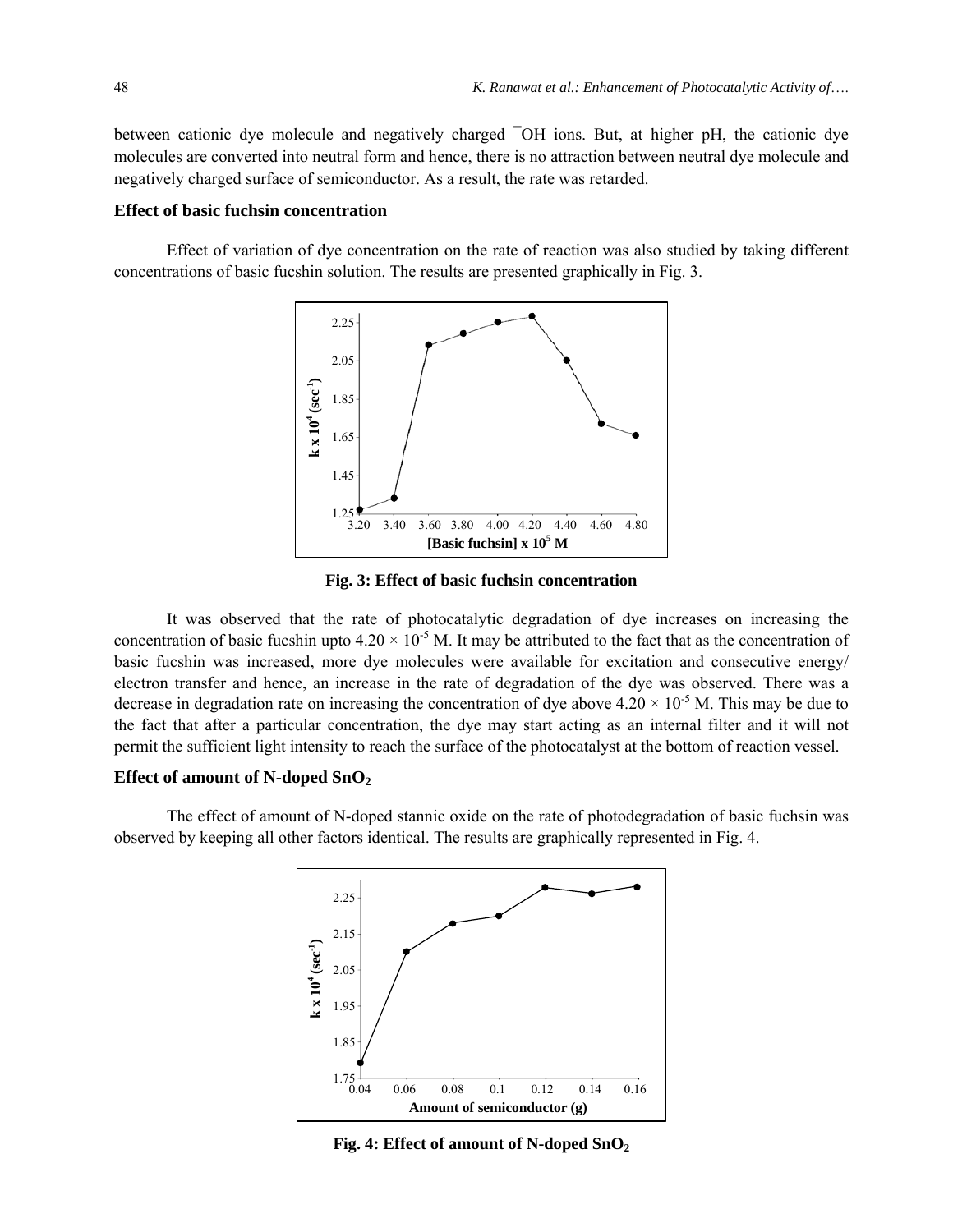The rate of reaction was found to increase on increasing the amount of semiconductor, N-doped stannic oxide. The rate of degradation reached to its optimum value at 0.12 g of the photocatalyst, because as the amount of the semiconductor was increased, it provides more exposed surface area for degradation of dye molecules. Beyond 0.12 g, the rate of reaction becomes almost constant. After a particular value (0.12 g), an increase in the amount of semiconductor will only increase the thickness of layer of the semiconductor and not its exposed surface area. This was confirmed by taking reaction vessels of different sizes. It was observed that this point of saturation was shifted to a higher value for vessels of larger volumes while a reverse trend was observed for vessels of smaller capacities.

#### **Effect of light intensity**

The effect of light intensity on the photodegradation of basic fuchsin was also observed. The results are graphically presented in Fig. 5.



**Fig. 5: Effect of light intensity** 

These data indicate that photocatalytic degradation of basic fuchsin was enhanced with the increase in intensity of light, because an increase in the light intensity will increase the number of photons striking per unit area per unit time of photocatalyst surface. There was a decrease in the rate of reaction as the intensity of light was increased beyond  $60.0 \text{ m Wcm}^2$ .

## **A typical run**

After keeping the values of all the parameters constant for maximum rate constant, a typical run was observed for the photocatalytical degradation of the dye. The results are shown in Table 1 and graphically presented in Fig. 6. Here, a comparative observation was made for pure  $SnO<sub>2</sub>$  and N-doped  $SnO<sub>2</sub>$ , which confirms that the rate was higher in the case of N-doped  $SnO<sub>2</sub>$  as compared to pure  $SnO<sub>2</sub>$ .

| [Basic fuchsin] = $4.20 \times 10^{-5}$ M<br>Light intensity = $60.0$ mWcm <sup>-2</sup> |                               |              | N-doped $SnO2 = 0.12$ g<br>$pH = 9.0$ |              |
|------------------------------------------------------------------------------------------|-------------------------------|--------------|---------------------------------------|--------------|
| Time<br>(min.)                                                                           | Pure $SnO2$<br>Absorbance (A) | $1 + \log A$ | N-doped $SnO2$<br>Absorbance (A)      | $1 + \log A$ |
| $\theta$                                                                                 | 0.709                         | 0.8506       | 0.709                                 | 0.8506       |
| 10                                                                                       | 0.610                         | 0.7853       | 0.625                                 | 0.7958       |

#### **Table 5: A typical run**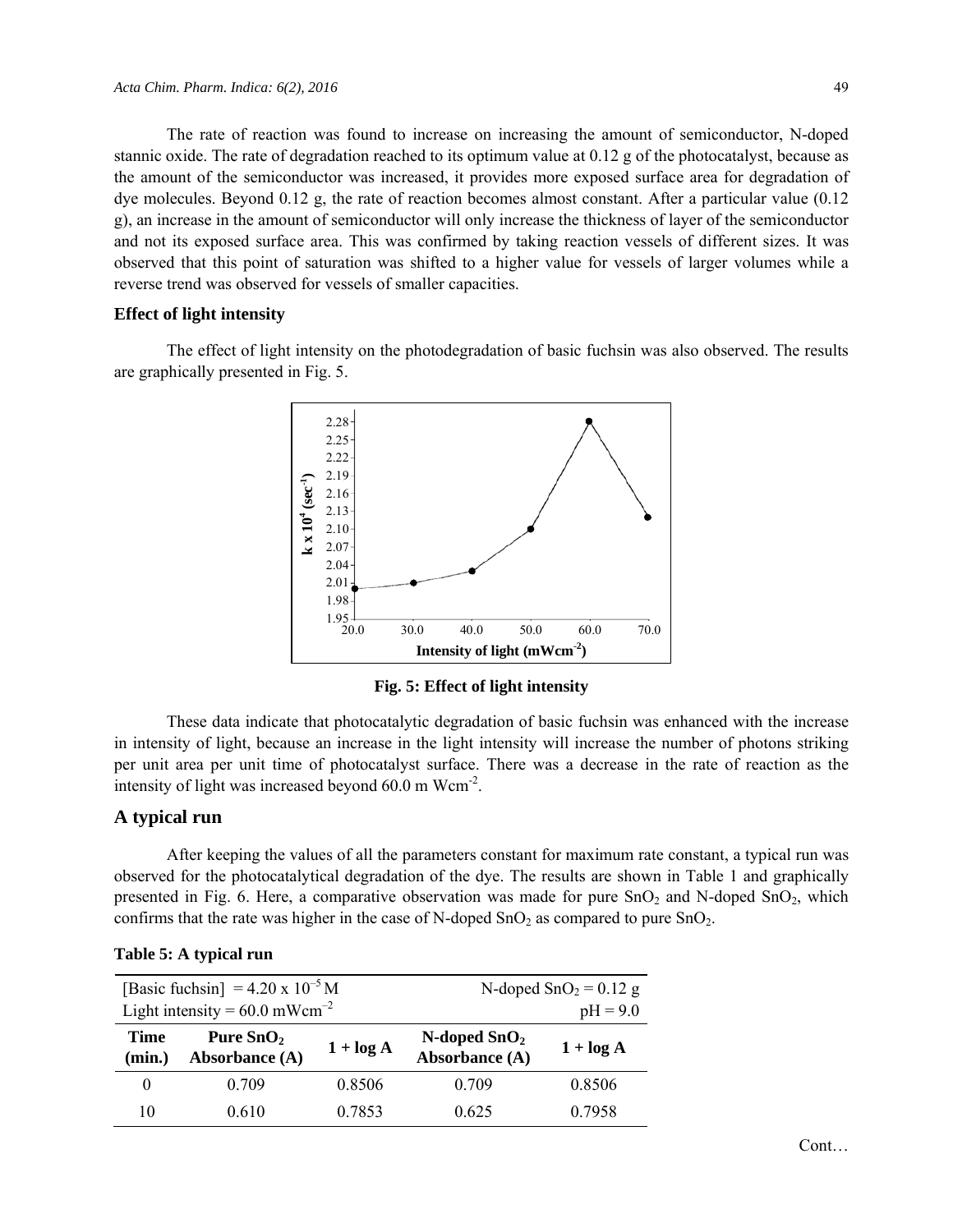| Time<br>(min.) | Pure $SnO2$<br><b>Absorbance</b> (A)                                       | $1 + \log A$ | $N$ -doped $SnO2$<br>Absorbance (A) | $1 + \log A$ |  |
|----------------|----------------------------------------------------------------------------|--------------|-------------------------------------|--------------|--|
| 20             | 0.590                                                                      | 0.7708       | 0.521                               | 0.7168       |  |
| 30             | 0.507                                                                      | 0.7050       | 0.461                               | 0.6637       |  |
| 40             | 0.448                                                                      | 0.6512       | 0.401                               | 0.6031       |  |
| 50             | 0.389                                                                      | 0.5910       | 0.359                               | 0.5550       |  |
| 60             | 0.371                                                                      | 0.5705       | 0.296                               | 0.4712       |  |
| 70             | 0.325                                                                      | 0.5118       | 0.282                               | 0.4502       |  |
|                | Rate constant (k): For pure $SnO2 = 1.90 \times 10^{-4}$ sec <sup>-1</sup> |              |                                     |              |  |

For N-doped  $SnO_2 = 2.28 \times 10^{-4}$  sec<sup>-1</sup>



**Fig. 6: A typical run** 

## **Mechanism**

On the basis of the experimental observations, a tentative mechanism of photocatalytic degradation of basic Fuchsin may be proposed as-

Basic fuchsin (BF) absorbs radiation of suitable wavelengths and it is excited to its first singlet excited state followed by intersystem crossing (ISC) to triplet state. On the other hand, the semiconducting nitrogen doped stannic dioxide also utilize the incident light energy to excite its electron from valence band to conduction band; thus, leaving behind a hole. This hole may abstract an electron from hydroxyl ions to generate hydroxyl radicals. These hydroxyl radicals will then oxidize the dye to products.

$$
{}^{1}\text{BF}_{0} \xrightarrow{\text{hv}} {}^{1}\text{BF}_{1} \qquad \qquad \dots (3.1)
$$

$$
{}^{1}\text{BF}_{1} \xrightarrow{\text{ISC}} {}^{3}\text{BF}_{1} \qquad \qquad \dots (3.2)
$$

$$
SC \xrightarrow{hv} e^{-} (CB) + h^{+} (VB) \qquad \qquad \dots (3.3)
$$

$$
h^+ + ^-OH \longrightarrow {}^{\bullet}OH \qquad \qquad \dots (3.4)
$$

$$
^{\bullet}OH + ^3BF_1 \longrightarrow \text{Products} \qquad \qquad \dots (3.5)
$$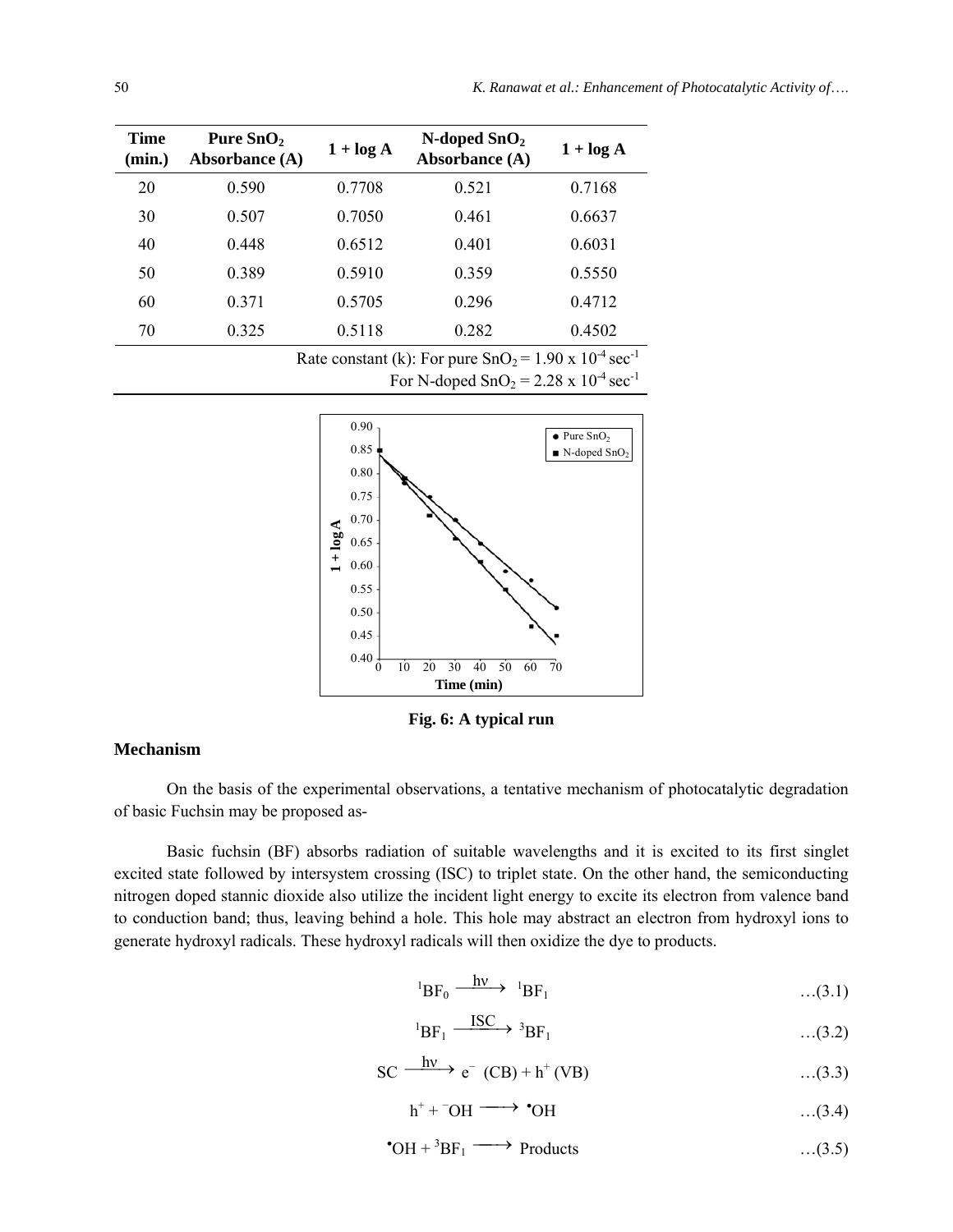The participation of 'OH radical as an active oxidizing species was confirmed by using hydroxyl radical scavenger (isopropanol), where the rate of degradation was drastically reduced.

The observations revealed that basic fuchsin dye could be degraded successfully by using N-doped  $SnO<sub>2</sub>$  under visible light. It was found that the N-doped  $SnO<sub>2</sub>$  has enhanced photocatalytic activity than pure  $SnO<sub>2</sub>$ .

#### **REFERENCES**

- 1. A. K. Chakraborty, S. Ganguli and A. M. Kebede, Photocatalytic Degradation of 2-Propanol and Phenol Using Au Loaded MnWO4 Nanorod under Visible Light Irradiation, J. Clust. Sci., **23**, 437-448 (2012).
- 2. X. Huang, M. Sillanpa, E. T. Gjessing and R. D. Vogt, Water Quality in the Tibetan Plateau: Major Ions and Trace Elements in the Headwaters of Four Major Asian Rivers, Sci. Total Environ., **407**, 6242-6254 (2009).
- 3. X. Huang, M. Sillanpa, B. Duo and E. T. Gjessing, Water Quality in the Tibetan Plateau: Metal Contents of Four Selected Rivers, Environ. Pollut., **156**, 270-277 (2008).
- 4. S. C. Ezeonu, R. Tagbo, N. E. Anike, A. O. Oje and E. N. I. Onwurah, Biotechnological Tools for Environmental Sustainability: Prospects and Challenges for Environments in Nigeria: A Standard Review, Biotechnol. Res. Int., 2012:450802 (2012). doi:10.1155/2012/450802.
- 5. Booth, Gerald, Dyes, General Survey, Wiley VCH (2000). doi:10.1002/14356007.a09\_073.
- 6. M. A. Rauf and S. S. Ashraf, Fundamental Principles and Application of Heterogeneous Photocatalytic Degradation of Dyes in Solution, Chem. Engg. J., **151**, 10-18 (2009).
- 7. H. S. Peavy and D. R. Rowe, Environmental Engineering, McGraw-Hill (1985).
- 8. G. Waldner, M. Pourmodjib, R. Bauer and M. Neumannspallart, Photoelectrocatalytic Degradation of 4-Chlorophenol and Oxalic Acid on Titanium Dioxide Electrodes, Chemosphere, **50(8)**, 989-998 (2003).
- 9. C. Xiao-Fang, L. Wen-Hua, P. Ou-Yang, Z. Zhao, Z. Jian-Qing and C. Chu-Nan, Enhancement of Photocatalytic Activity of TiO<sub>2</sub> Film Electrode by *In Situ* Photoelectro-Generating Active Chlorine [J], Trans Nonferrous Met. Soc. China, **17(5)**, 1087-1092 (2007).
- 10. L. Zhang, J. Liu, C. Tang, J. Lv, H. Zhang, Y. Zhao and X. Wang, Palygorskite and SnO<sub>2</sub>–TiO<sub>2</sub> for the Photodegradation of Phenol. Appl. Clay Sci., **1**, 68-73 (2011).
- 11. V. Kruefu, H. Ninsonti, N. Wetchakun, B. Inceesungvorn, P. Pookmanee and S. Phanichpant, Photocatalytic Degradation of Phenol Using Nb-Doped ZnO Nanoparticles, Eng. J. Can., **163**, 90-99 (2012).
- 12. B. Neppolian, H. C. Choi, S. Sakthivel, B. Arabindoo and V. Murugesan, Solar/UV-Induced Photocatalytic Degradation of Three Commercial Textile Dyes, J. Hazard. Mater., **89**, 303-317 (2002).
- 13. I. K. Konstantinou and T. A. Albanis, Photocatalytic Transformation of Pesticides in Aqueous Titanium Dioxide Suspension Using Artificial and Solar Light: Intermediates and Degradation Pathways, Appl. Catal. B, **42**, 319-335 (2003).
- 14. S. Senthilkumaar, K. Porkodi and R. Vidyalakshmi, Photodegradation of a Textile Dye Catalyzed by Sol-Gel Derived Nanocrystalline TiO<sub>2</sub> Via Ultrasonic Irradiation, J. Photochem. Photobiol., 170, 225-232 (2005).